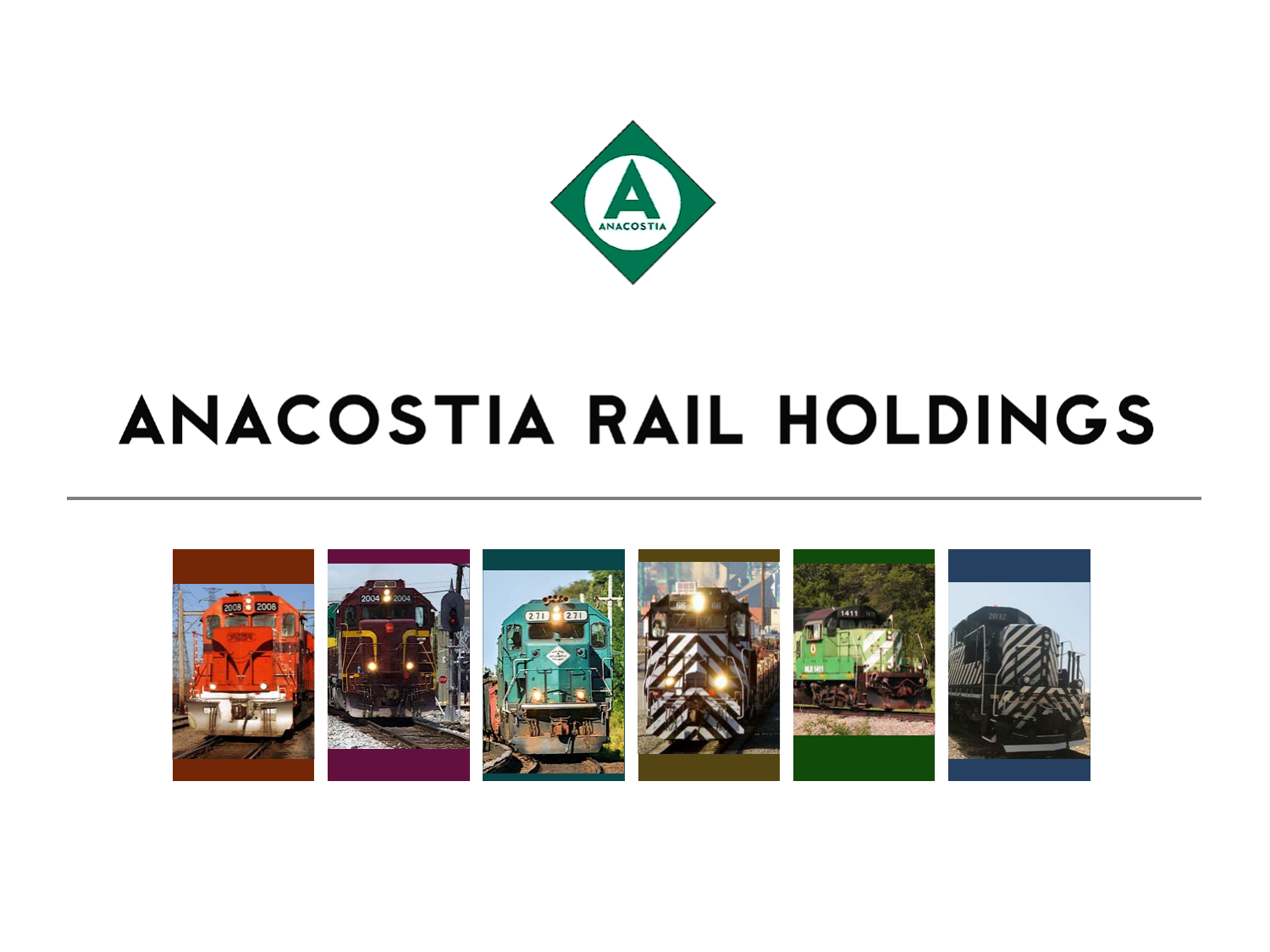### **Northwestern Sandhouse 2018**

# South Shore Freight Public Private Partnership Success Story

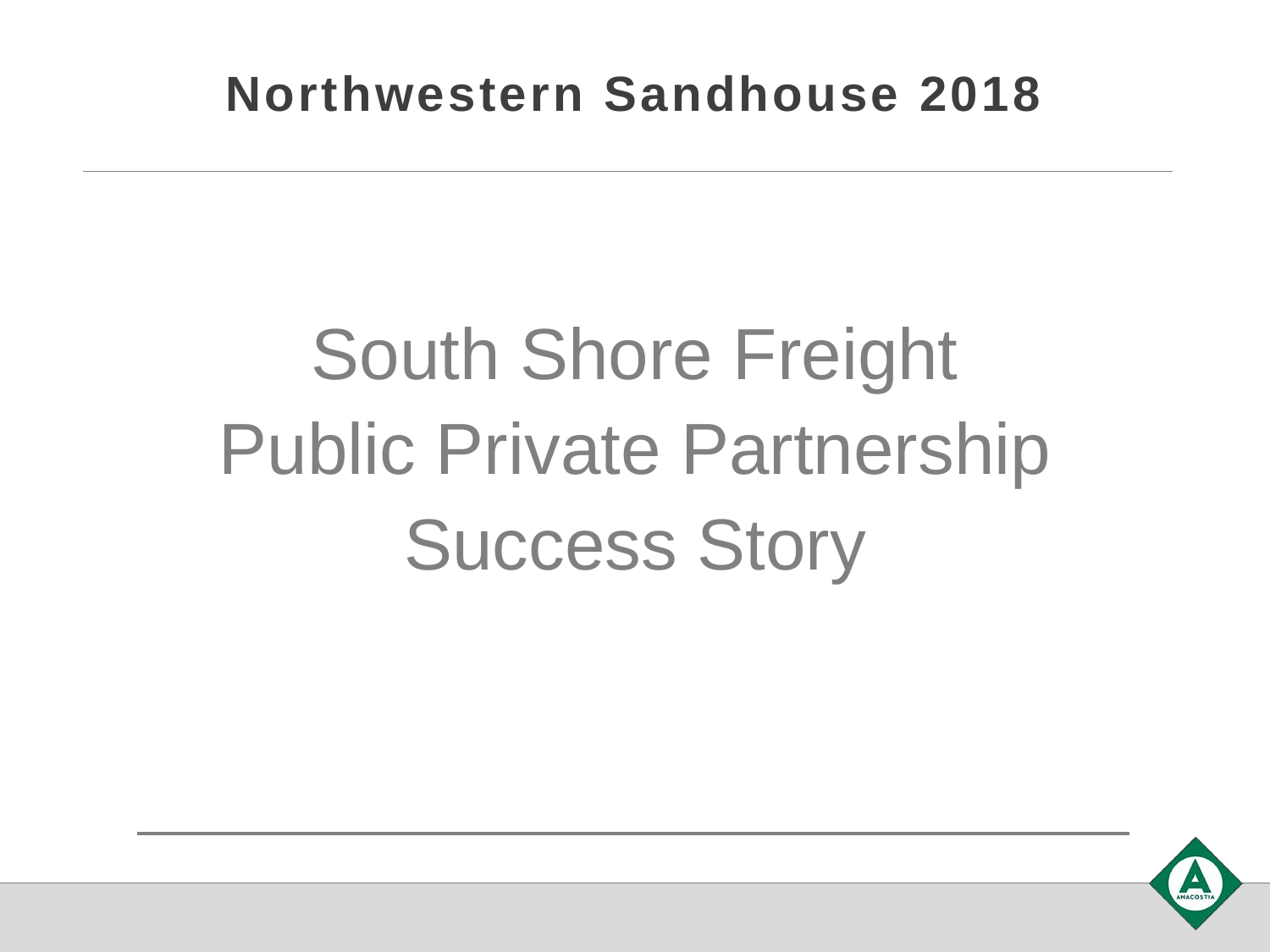# **Agenda**

- ◆ CSS &SB History
- $\leftrightarrow$  PPP
- ◆ Challenges
- ◆ Our Approach Moving Forward
- ◆ Questions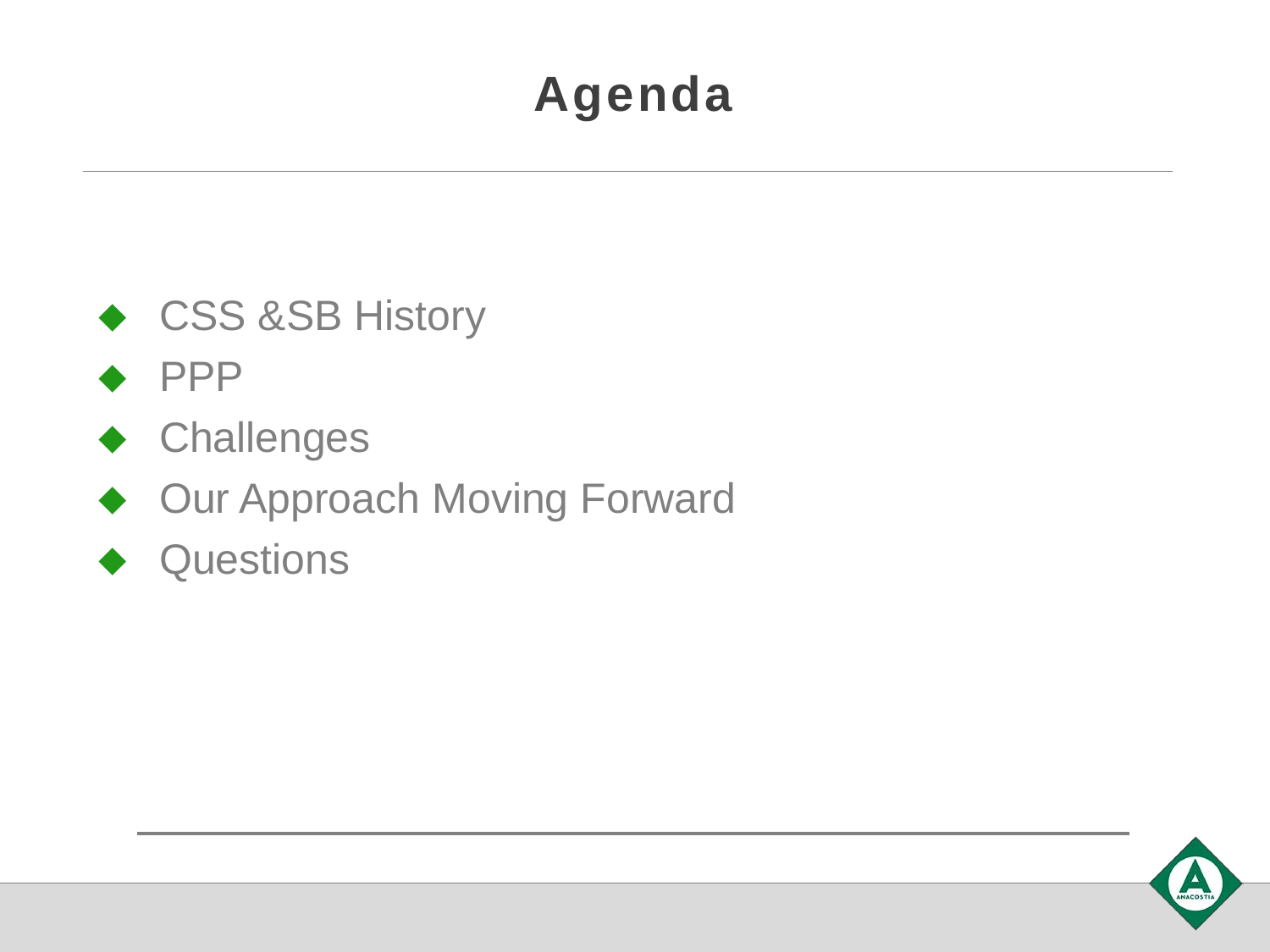## **Anacostia Experience in PPPs**

#### **Chicago South Shore**

*90 mile joint use with Northern Indiana Commuter Transportation District* Freight-passenger corridor with 50 daily passenger trains and 50,000 plus annual freight carloads-*since 1990*

**New York & Atlantic**

*269 mile shared with Long Island Railroad* Freight-passenger network with 600+ daily passenger trains and 30,000+ annual freight carloads-*since 1997*

#### **Pacific Harbor Line**

*Concession to operate publicly-owned Ports of Los Angeles and Long Beach* Rail facilities in largest port complex in North America-*since 1998* 

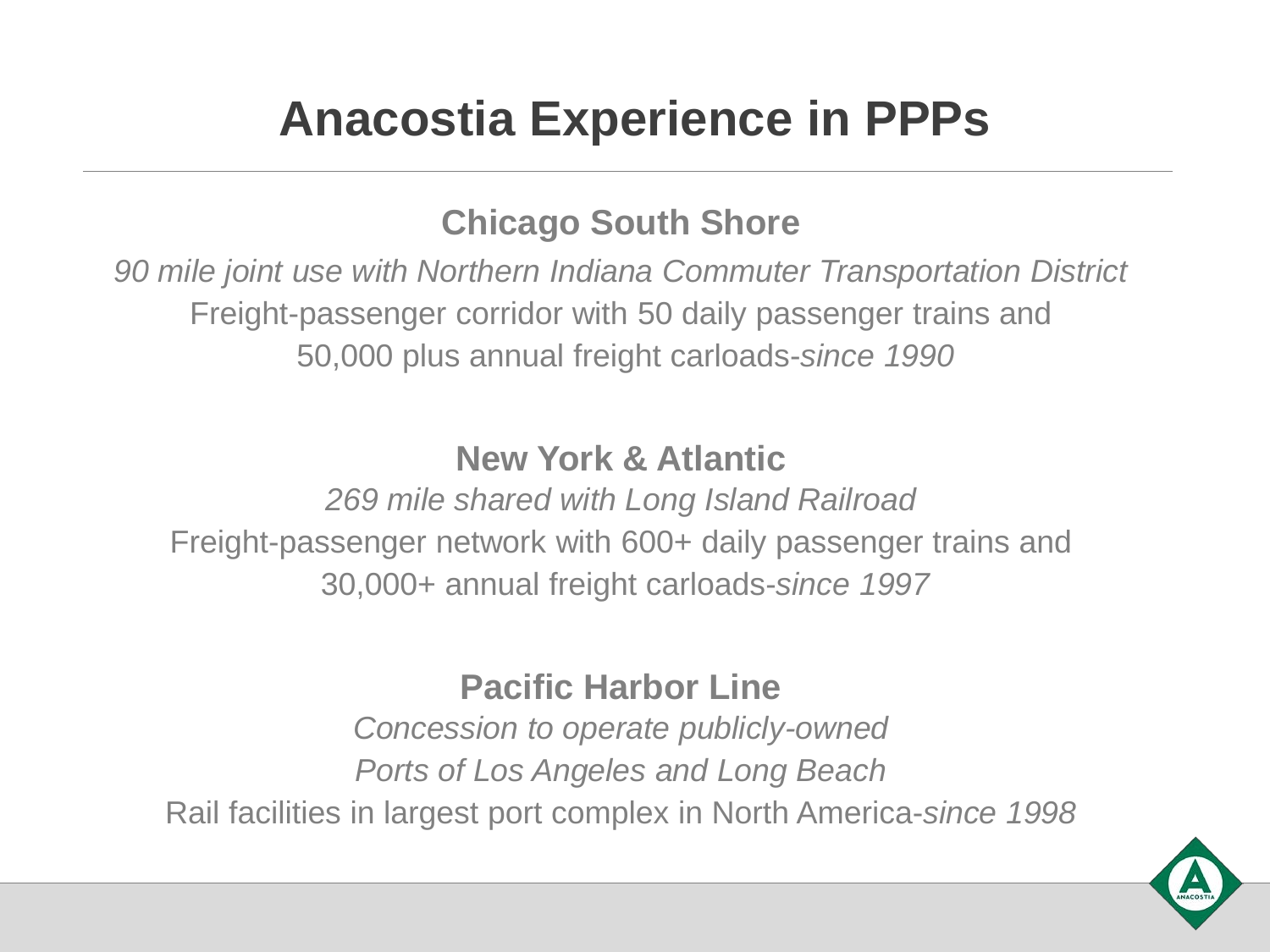

## **Chicago South Shore & South Bend Railroad**



- ◆ 75 mile joint use with Northern Indiana Commuter Transportation District
- ◆ Freight passenger corridor
	- 43 daily passenger trains
	- 50,000+ annual freight carloads since 1990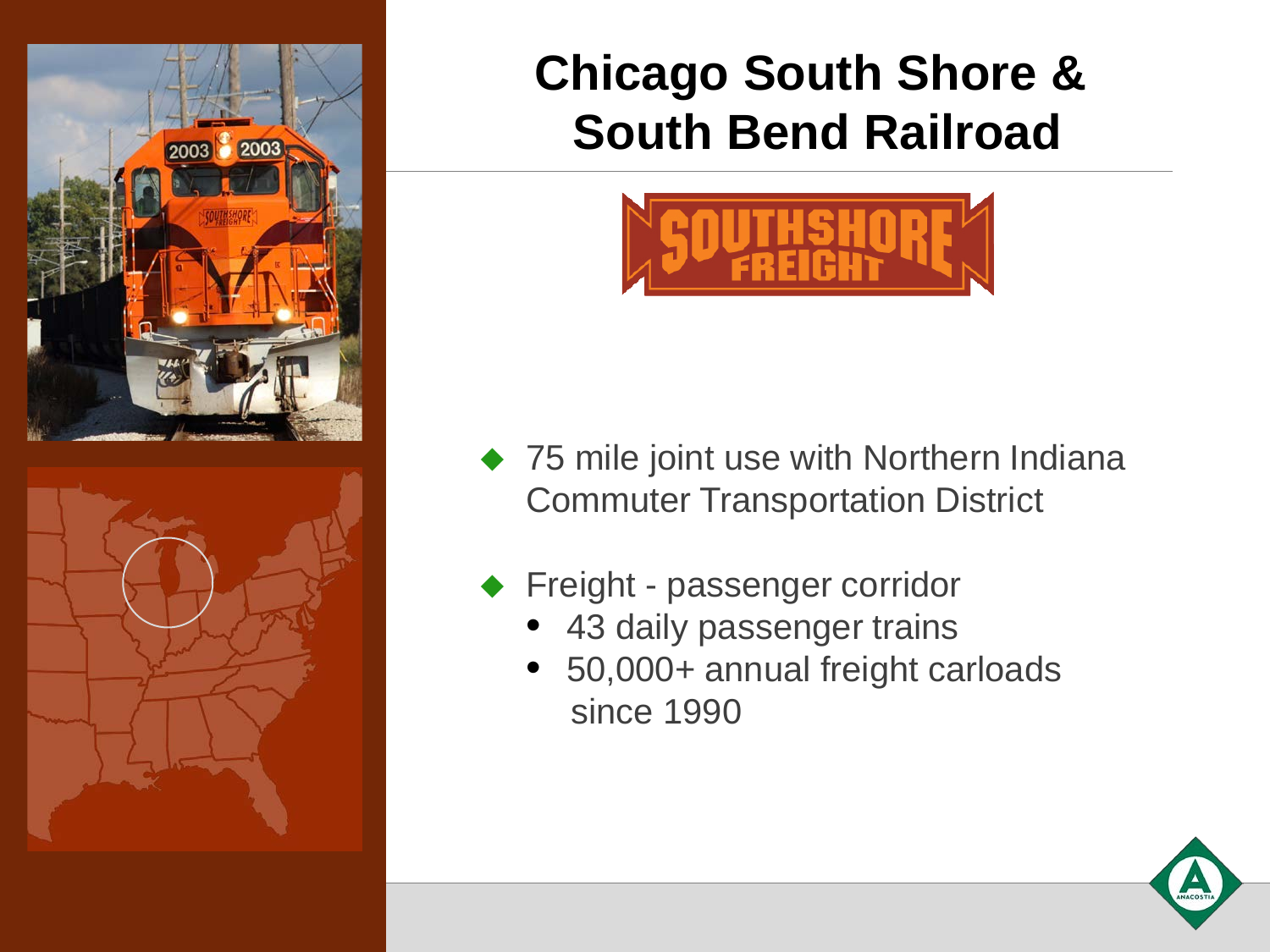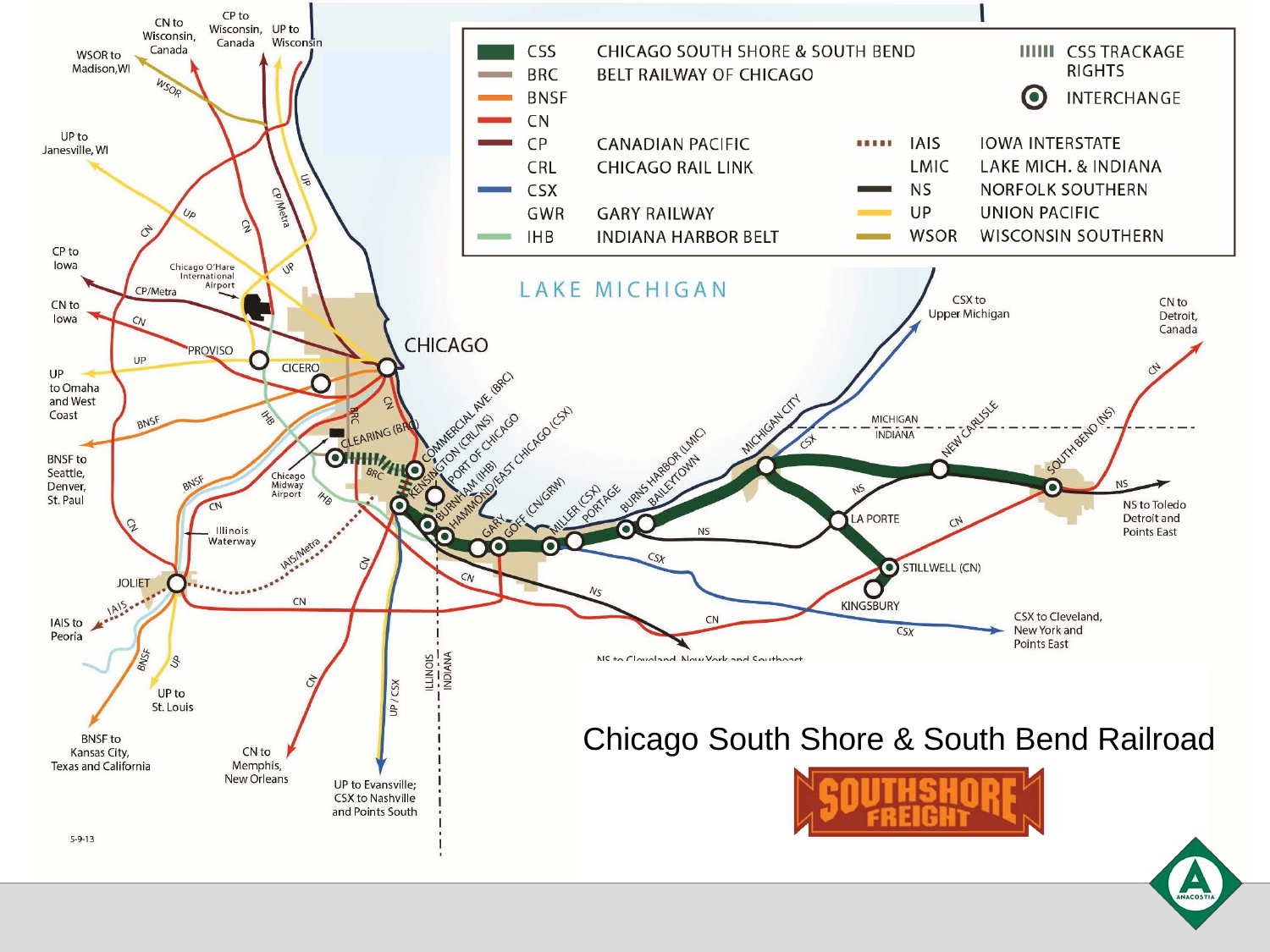# **CSS: Vital Information**

- **Established** 1990, purchased from bankruptcy
- ◆ Serves **Chicago and Northwest Indiana**
- **Connections** All Chicago railroads (directly or via BRC)
- **Commodities** Steel, coal, chemicals, building materials, grain, food products
- **Route Miles** 100 (75 shared with NICTD)
- **Carloads** 55,000
- **President** Mr. Todd Bjornstad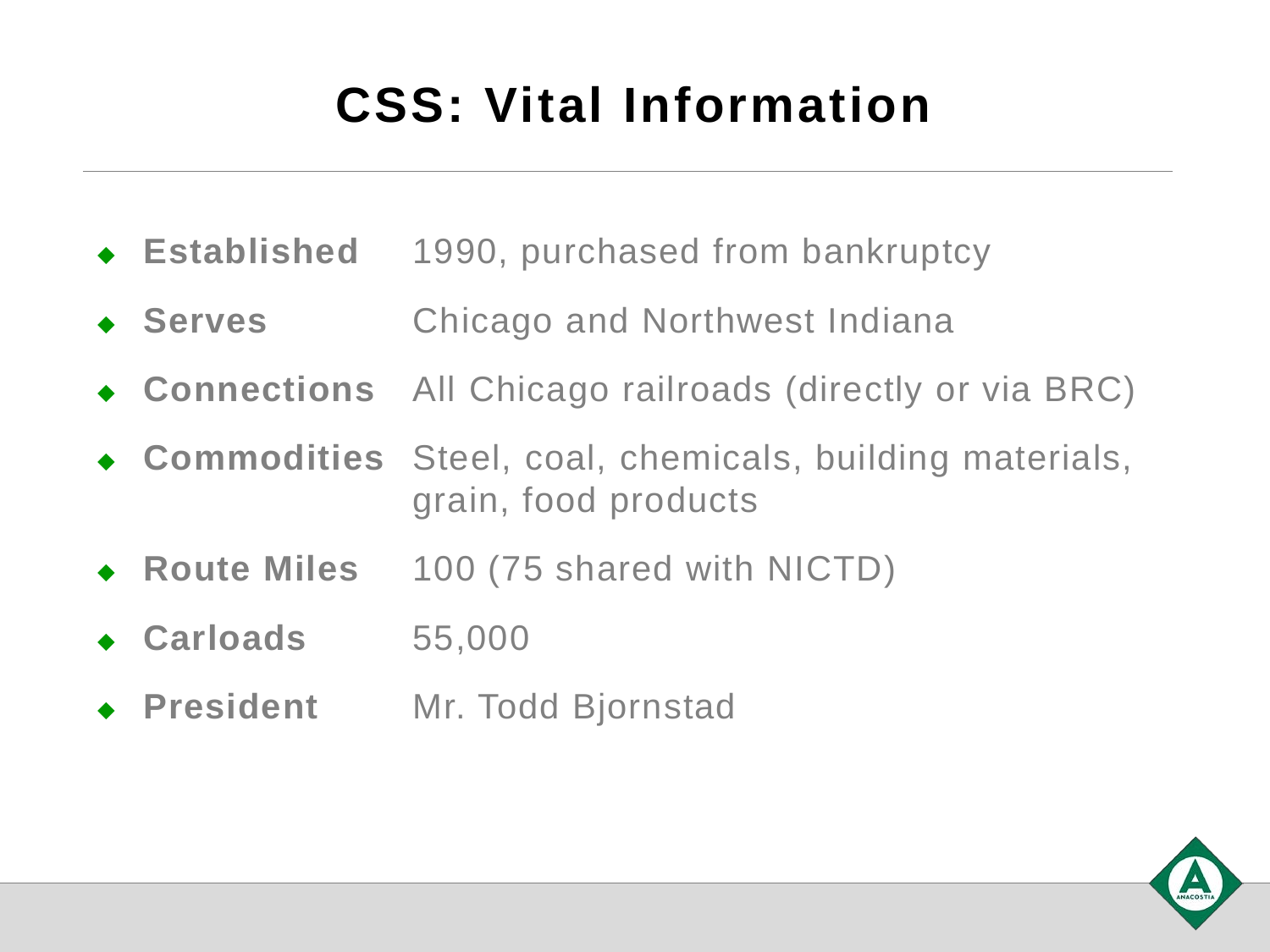# **CSS: Customers**



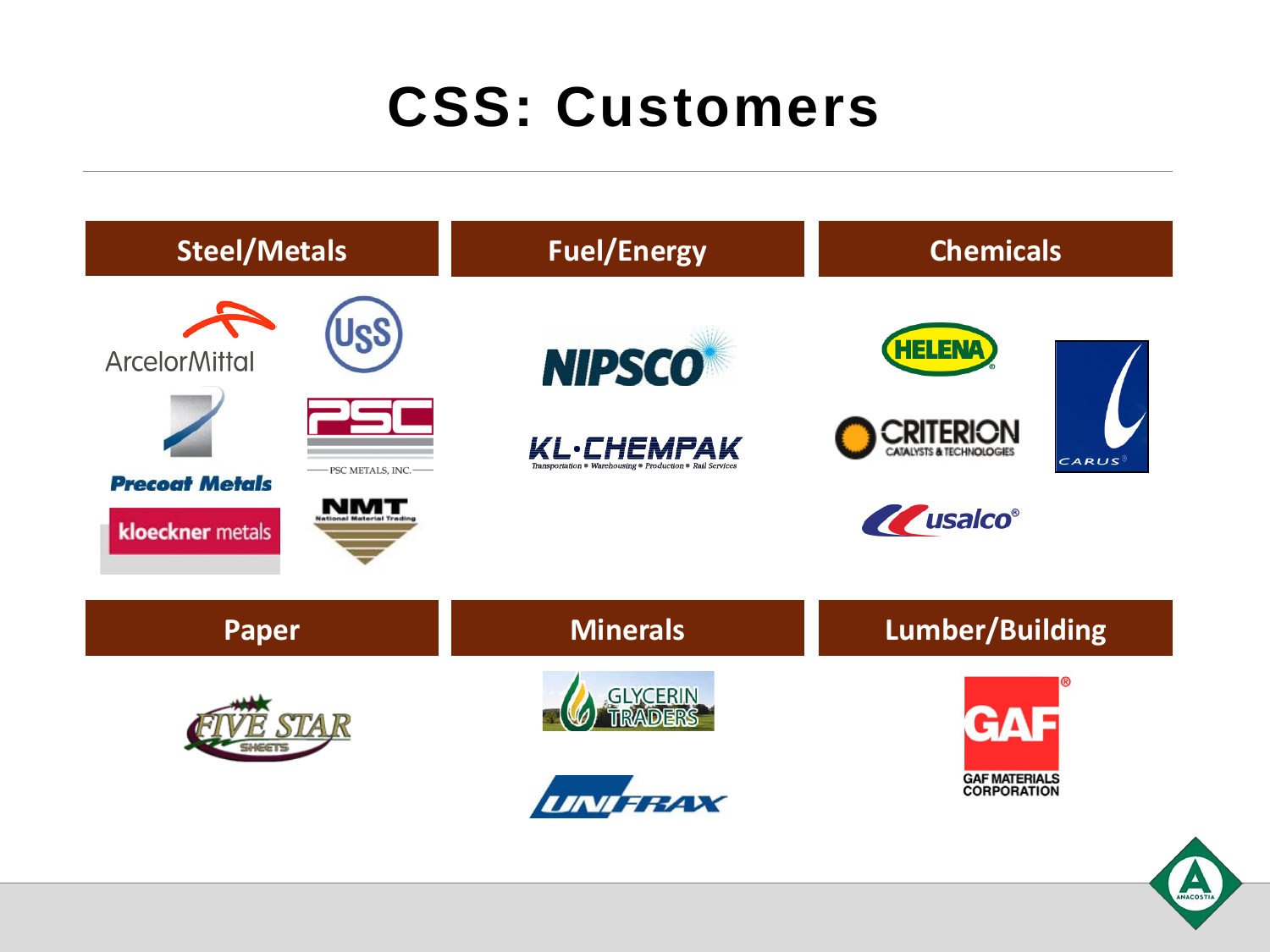# **CSS: Structure**

- Public Partner: Northern Indiana Commuter Transportation District (NICTD)
	- Ownership of mainline, catenary and other joint use track infrastructure
	- Dispatching and maintenance of joint use track
	- All passenger operations
- Private Partner: The Chicago South Shore & South Bend Railroad (CSS)
	- All common carrier freight operations; ownership of all freight locomotives and cars
	- Ownership of certain joint use track infrastructure
	- Maintenance/capital for freight-only track infrastructure

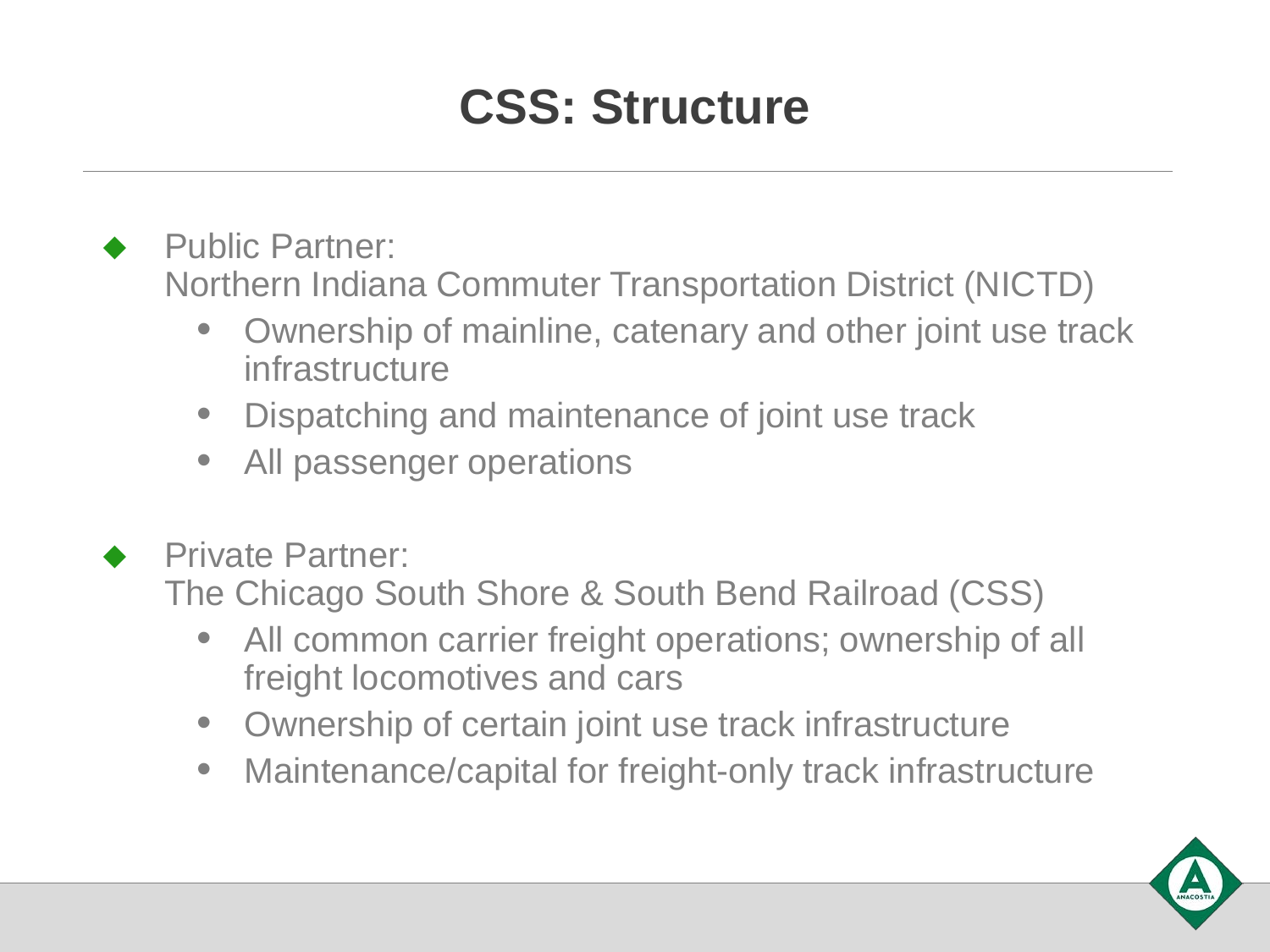# **CSS: Structure**

- Anacostia formed new company to buy assets of bankrupt railroad.
- Pursuant to agreement, responsibility for passenger operations transferred to transit agency that previously only subsidized service.
- CSS assumed existing labor agreements.
- Joint track ownership is a hybrid of CSS and NICTD ownership; where NICTD owns track, CSS has permanent property interest.
- Joint track (regardless of ownership) maintained by agency, the entity with the highest track speed parameters.
- Dispatching conducted by NICTD, but chief dispatcher position is "joint employee".
- CSS pays agency car mile fee for use of track owned by NICTD.

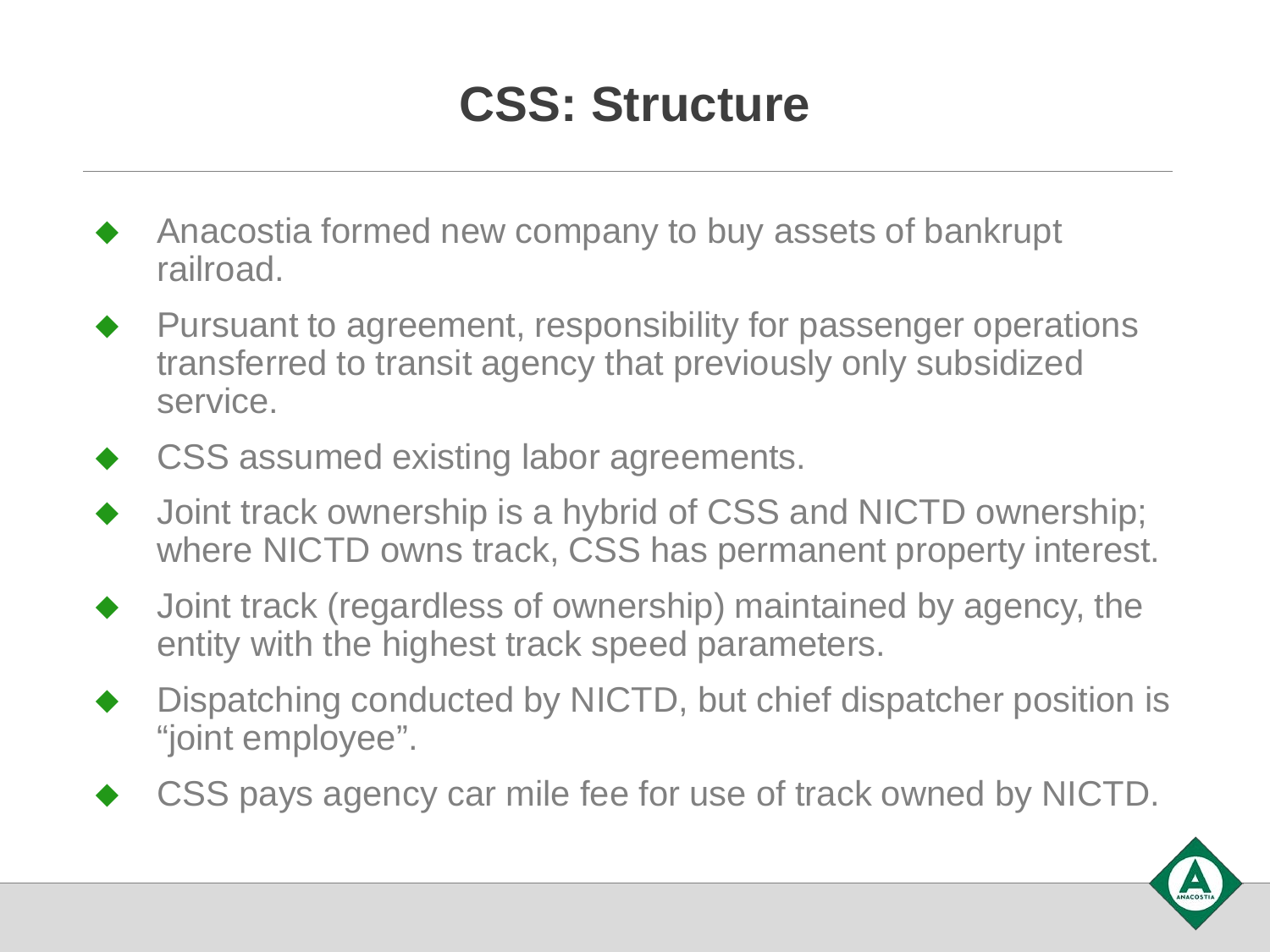# **CSS: Results**

- Twenty six years of successful joint operations
- Excellent CSS safety performance with 8 "Jake" awards
- Revenue growth of over \$10 M since start up; maintain carloads despite pressure on coal, steel industries
- **Transit agency has leveraged federal funds to improve joint** infrastructure: CTC, double track, new bridges.
- Continuation of union representation of employees through bankruptcy reorganization until today
- Negotiated access to Port of Chicago after start-up; have achieved a 90% plus market share vs. incumbent rail carrier
- Contributed over \$80M to reduce state subsidies and stabilize passenger fares for NICTD

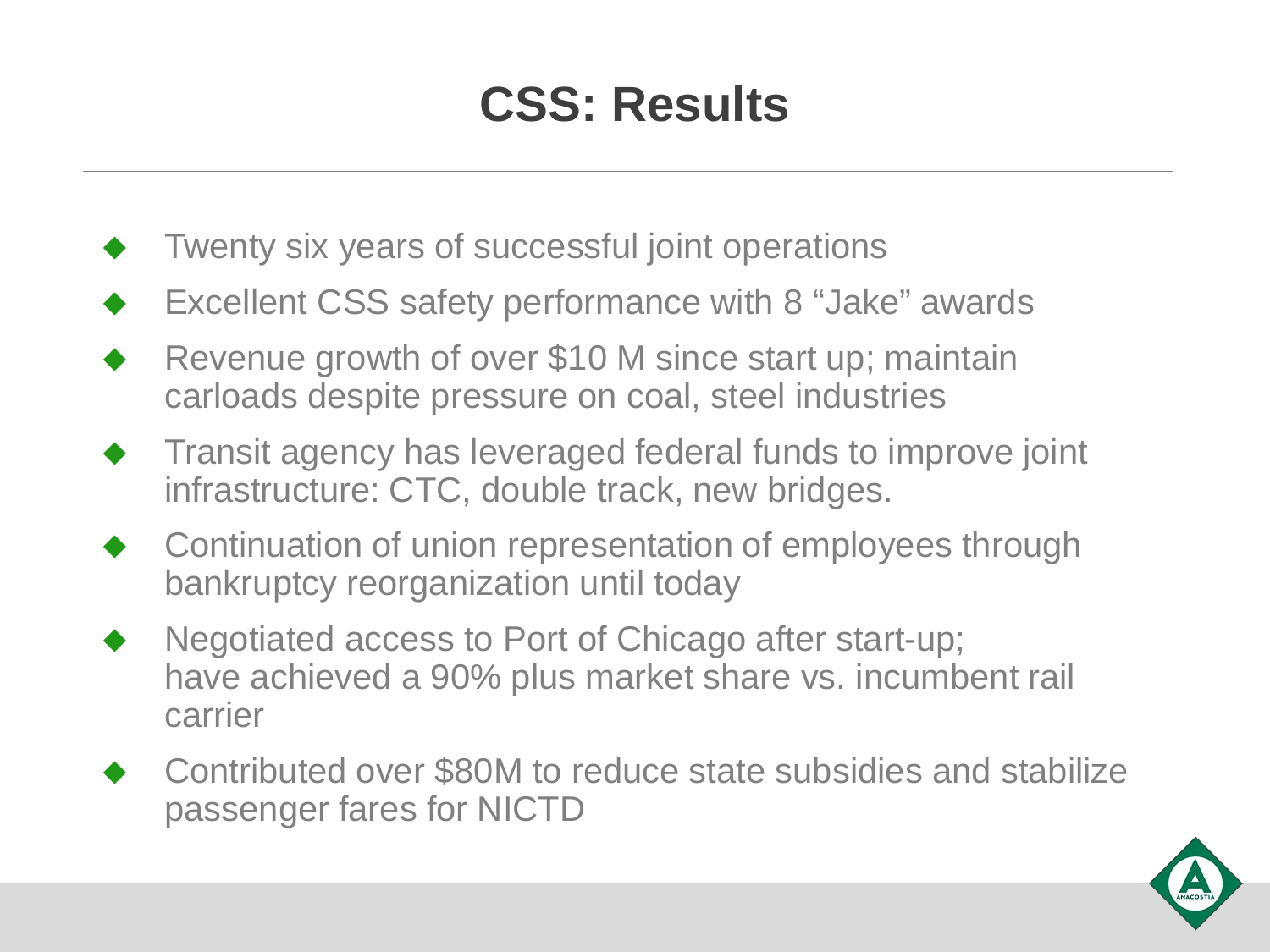### **CSS: Revenue**

| \$30,000,000 |      |      |  |
|--------------|------|------|--|
| \$25,000,000 |      |      |  |
| \$20,000,000 |      |      |  |
| \$15,000,000 |      |      |  |
| \$10,000,000 |      |      |  |
| \$5,000,000  |      |      |  |
| $$0$$        |      |      |  |
|              | 1990 | 2016 |  |

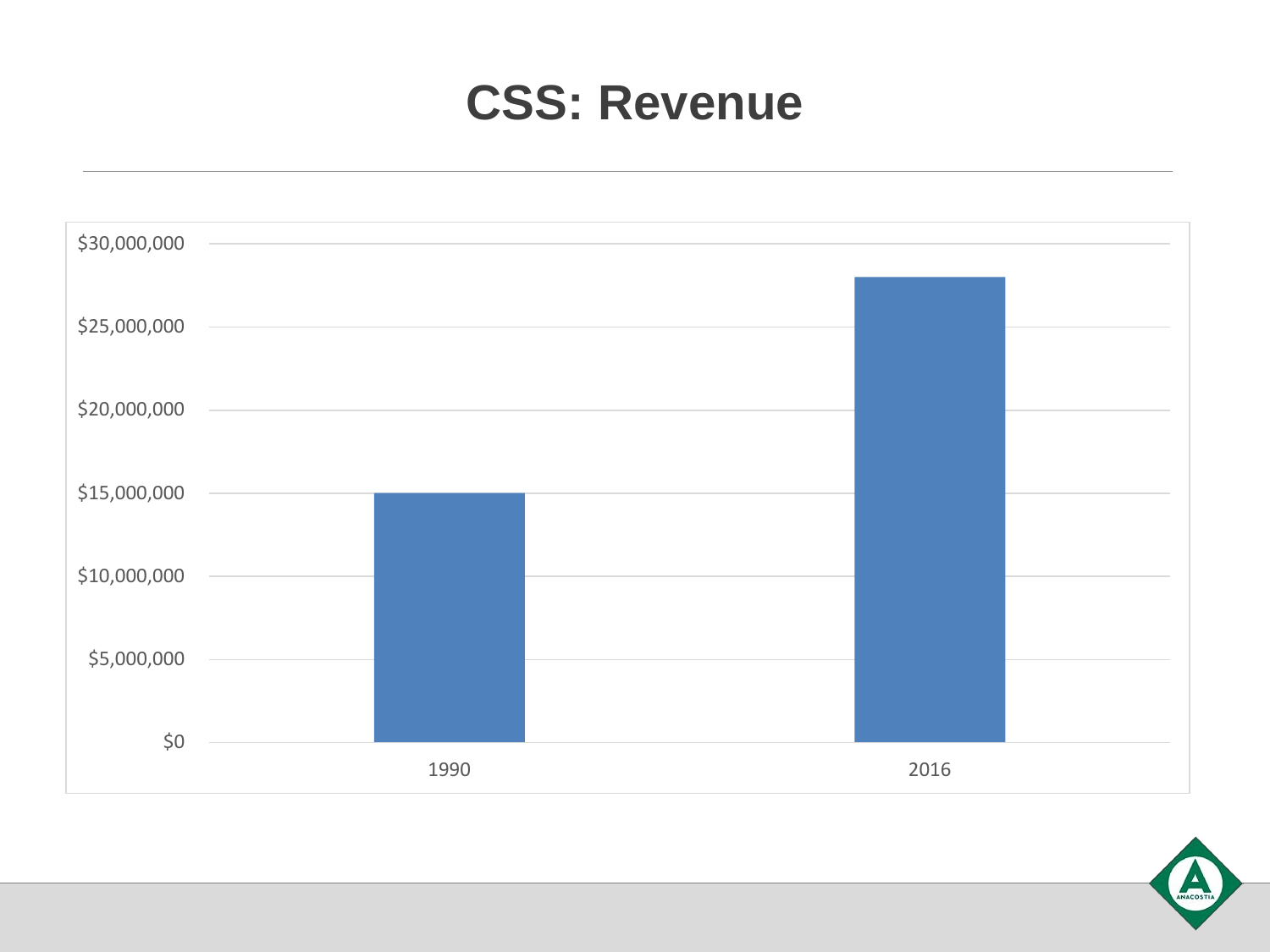# **Anacostia Approach**

- ◆ Operational depth and experience providing quality service while operating in complex environments.
- Excellent industry and Class I relations.
- ◆ Strong franchises serve significant markets.
- Outstanding customer service and business development support.
- ◆ Significant ongoing capital investment.
- Industry leadership roles by our team.
- Conservative capital structure and industry-leading returns.
- Creator of innovative transaction structures.

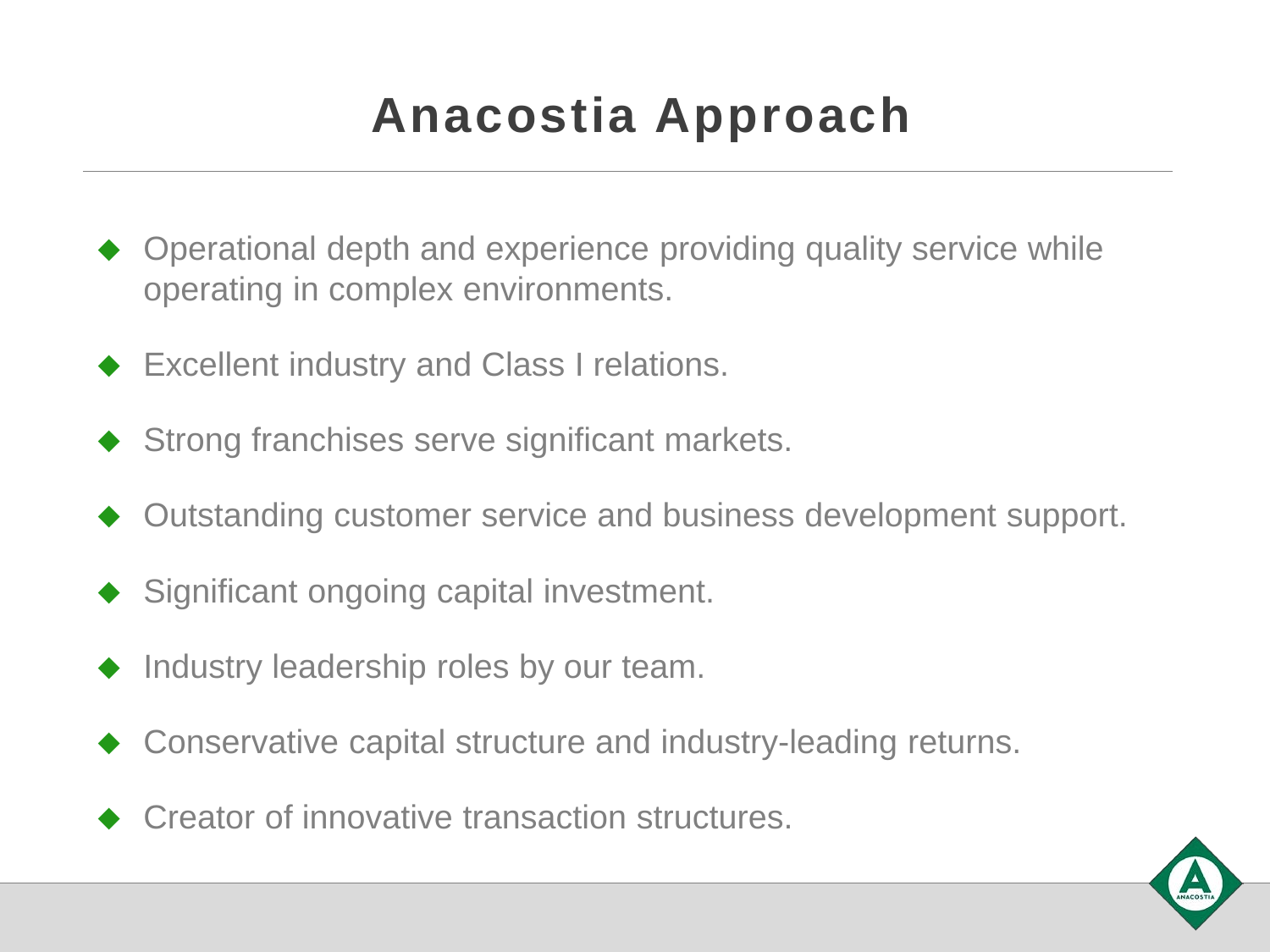